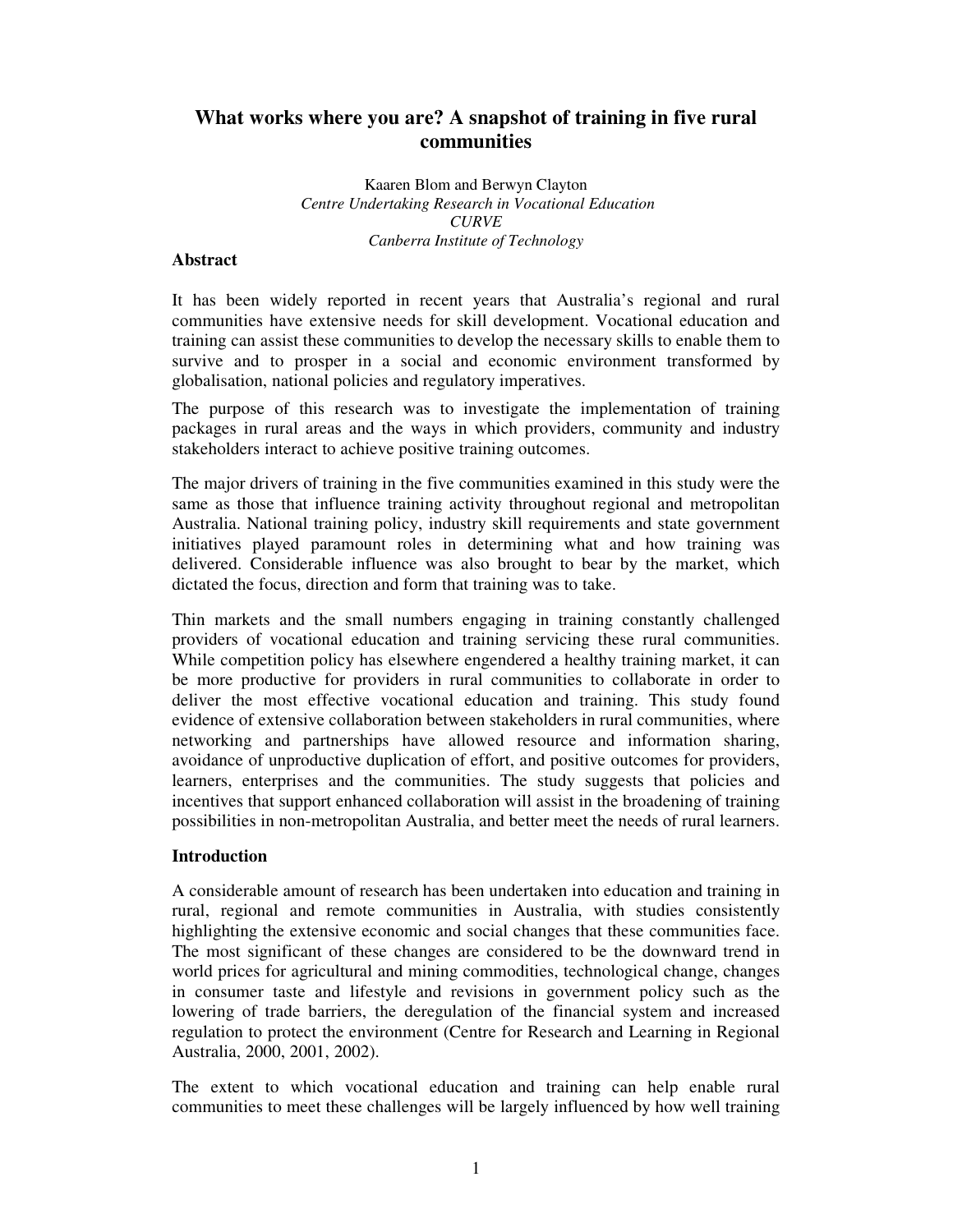providers are able to overcome the constraints that face them when providing training away from the major centres in regional Australia.

The study on which this paper reports set out to investigate training delivery in five rural communities, focusing particularly on their implementation of training packages. A rural community was defined as being one that was not metropolitan, not a major regional centre, and not remote; and as having a population within town boundaries of fewer than 10,000. (Clayton et al, in press).

While it was not possible, given the scope of this project, to generate a comprehensive picture of vocational education and training provision or its associated stakeholder relationships in any of the five rural communities, what is presented in the report from which this paper is drawn, is a snapshot of training activities and collaborations in each centre. The report's findings can only be indicative of the broader experience of vocational education and training in rural communities across Australia. What can be said, is that in rural communities such as those investigated in this study, the stakeholders and drivers of vocational education and training activity are no more nor less complicated than those which influence their urban counterparts. Issues such as workforce retention, competition, change management and the impacts of evolving technologies play their part in rural Australia just as they do elsewhere.

This study was conducted while Australia was experiencing its worst drought for ten years, and the far-reaching economic and social effects of that, in addition to its obvious environmental impact, undoubtedly contributed to the observations made by focus group participants. In rural communities the links between drought, international trade prices, business activity, the movement of young people out of rural communities and the demand for training are self-evident.

### **Literature review**

Many significant studies have examined the impact of globalisation and national policy imperatives on non-metropolitan Australia. This research calls for regional communities to adjust to the new circumstances that they are facing—shrinking rural economies, high youth unemployment and a drift to the city by the rural disenchanted. Research also indicates that vocational education and training has a role to play in supporting rural communities by providing skill development and strategies for managing change (Centre for Research and Learning in Regional Australia, 2002; Evans, 2001; Kilpatrick & Bell, 1999; Kilpatrick, Hamilton, & Falk, 2001; Owen & Bound, 1998).

While it is recognised that training packages have considerable potential to meet the training needs of rural communities, as do New Apprenticeships and User Choice, some researchers see the nature of rural communities and some of the policies and regulations governing vocational education and training as working against quality training provision.

The literature identifies a number of factors that impact upon how training is provided in rural communities. These include: thin markets (which result in lower enrolment numbers, lower levels of funding and reduced program offerings); geographic isolation (which is often compounded by inadequate public transport and telecommunications); and limited workplaces (which restrict work placements, workplace experiences and opportunities for assessment).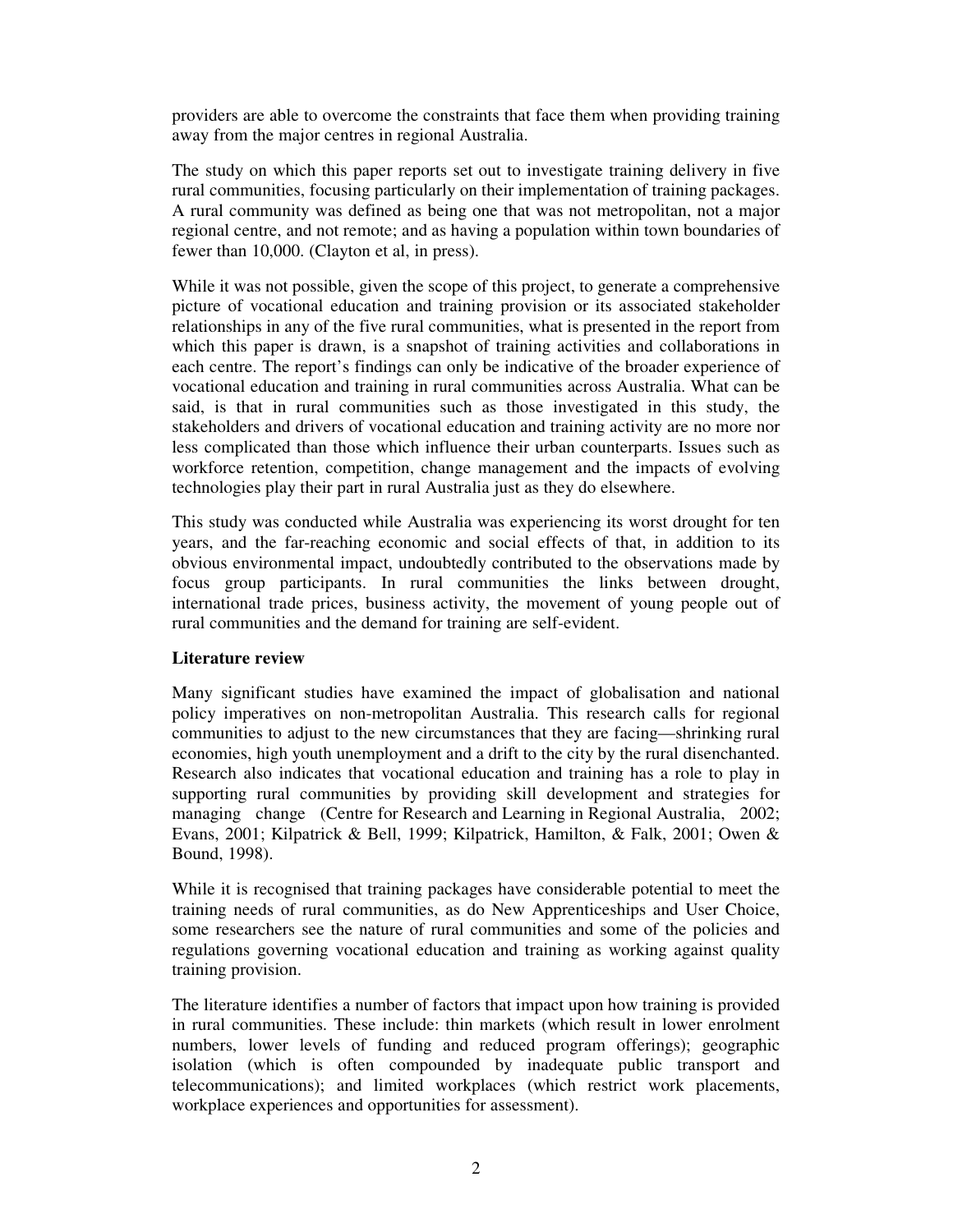Other factors seen to be influencing the quality of training provision relate to the training providers servicing these areas. A number of studies present 'outsiders' as inhibiting positive training outcomes. Some literature suggests that training providers from beyond the local community are seen as lacking necessary local knowledge or the commitment to meeting community vocational education and training needs. Further, the open training market is often portrayed as having generated an unhealthy degree of competition between various providers.

However, throughout the literature there is also clear evidence of co-operative training activity occurring between training providers and employers, governments, schools, group training companies and other key stakeholders in rural communities. There are case studies of networking, resource sharing, information sharing, formal and informal partnerships and strategies to avoid unnecessary duplication of training effort. Researchers have identified an increasing maturity in the relationships between training providers where competition had begun to be replaced by collaboration. Although small in scale, this study certainly supported such a range of findings.

### **Research method**

This qualitative study began by reviewing literature and websites relating to vocational education and training in rural Australia and training package implementation. It then proceeded to focus group interviews with key stakeholders in five rural communities. During these interviews, focus group participants were asked to identify and describe their linkages and partnerships within the vocational education and training sector, using network mapping. (Golding, 2002).

Potential focus group participants were identified through community websites and by a chain referral process that provided the contact details for key stakeholders involved in training package implementation and delivery within each rural community. They included representatives from: TAFE providers; private providers; senior secondary schools; Adult and Community Education providers; local and regional government; New Apprenticeship Centres; Group Training Companies; community organisations, including indigenous advisory groups; state government departments; chambers of commerce and industry associations; and employers.

## **Findings**

Although this study had intended to focus on the implementation of training packages in these communities, in every instance training packages were only a part of the total training effort. The discussion in focus groups could not be restricted merely to training package applications as the participants invariably displayed a concern for, and focus on, their communities' training needs and experiences as a whole. The training picture for these communities comprised everything from literacy and numeracy training through to higher education, and concerned itself with nonaccredited as well as accredited training. Where the communities' needs were met by the provision of industry-specific, tailored short courses, even if those were nonaccredited, then those needs took priority over any preference for accredited training.

However, the scope of training package delivery was diverse, and covered such generic packages as business services, financial services, retail, hospitality and tourism as well as specific qualifications related to plastics, rubber and cable maintenance; nursing; meat processing; floristry; conservation and land management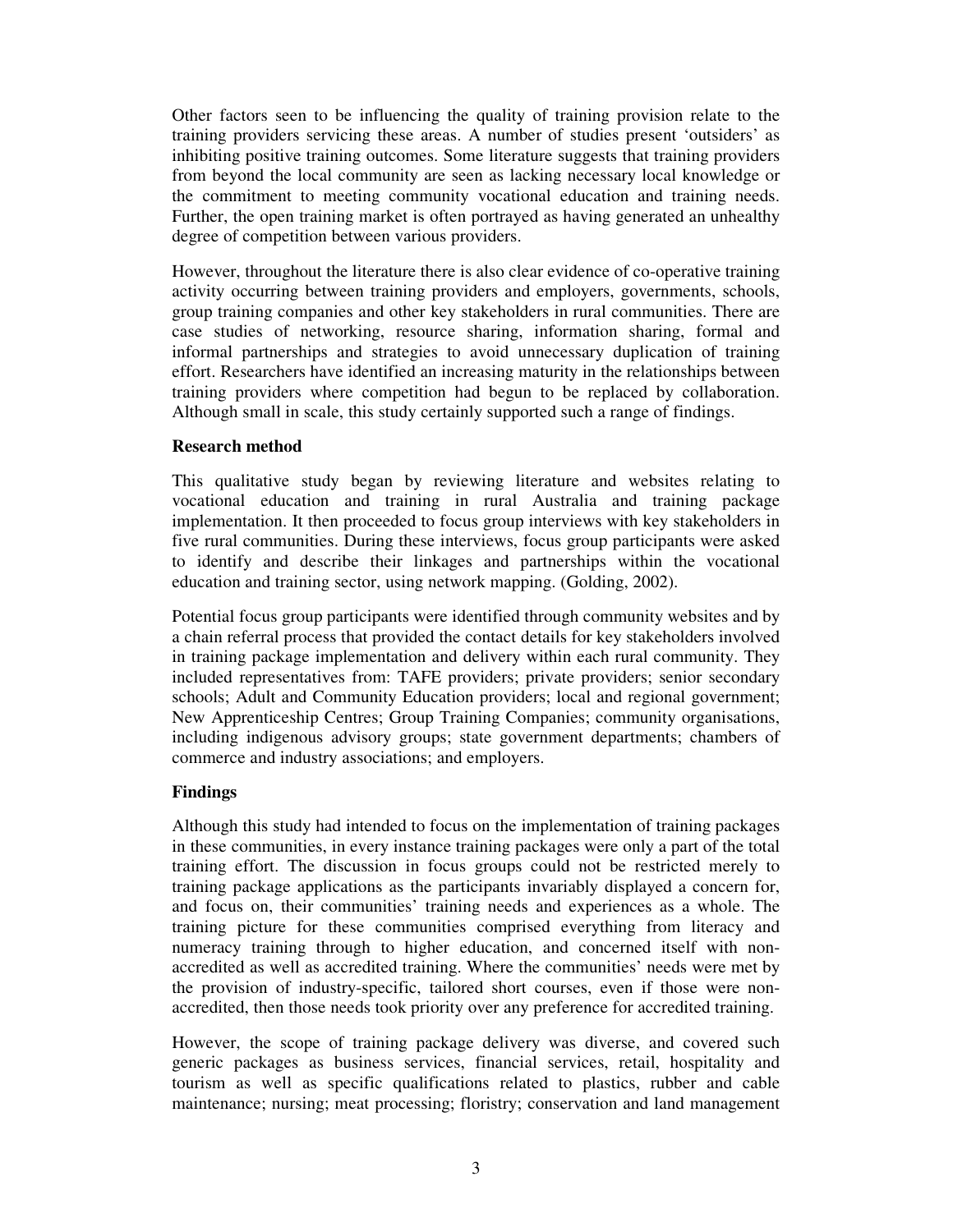and agriculture and horticulture. The training was very much market driven, in response to the needs of local enterprises and those of the broader community, for example, programs for 'Youth at Risk', migrant and indigenous groups, or long term unemployed.

Even though whole qualifications were being delivered in many instances, training programs also included clusters of units of competency (e.g. chemical users) and single units of competency (e.g. chain saw operation).

Much of the training was offered to address the specific needs of existing workers in enterprises and small business owners. In each rural community there was a strong focus on equipping farmers with the skills they needed to manage their diverse small businesses and those required to compete successfully in new global markets. For many it was the initial training to pursue a pathway into other qualifications.

Government legislation and the needs of local businesses exerted the most powerful influences on what, where and how training was undertaken. For example, in recent years, the increased legislative and regulatory requirements for such areas within industry as welfare, occupational health and safety and risk management have increased the training needs of employers and created demand for training. It is increasingly the case that even volunteer workers must receive accredited training and this impacts on rural training markets just as it does in the city.

Likewise, some rural businesses and industries need to attain or maintain ISO or other quality assurance status in order to compete in business and to export, and these initiatives require a training component. Focus group participants observed that participation in compulsory training has made many rural people much more aware of the range of training available in their community. It has also offered training providers the opportunity to market training packages and to promote the value of further training to individuals and organisations.

Local councils in rural areas are often major employers and create a significant demand for training, particularly in the diverse areas of civil works. In addition, two growth areas for rural training that were nominated by focus group participants were hospitality and aged care, and growing demand for services in these areas is expected to drive a demand for training as a consequence. Many rural areas are already faced with the problem of not having local trainers with the necessary skills to deliver such training.

Delivery of VET in Schools programs was on the increase in the five communities studied, despite it being quite challenging to implement in communities with only limited numbers of workplaces available for student placements, and where it might be quite difficult to find secondary school teachers with the requisite skills. However, one focus group commented that almost regardless of which VET in Schools program students had participated in, they came later to vocational education and training with improved job-readiness skills and attitudes compared to those who had not participated in such programs, and for this reason alone, the VET in Schools program was judged a success in that community.

Some of the large enterprises that existed within these communities conducted much of their own enterprise-specific training in-house, while others used local training providers and training services from outside the community or outside the state. In the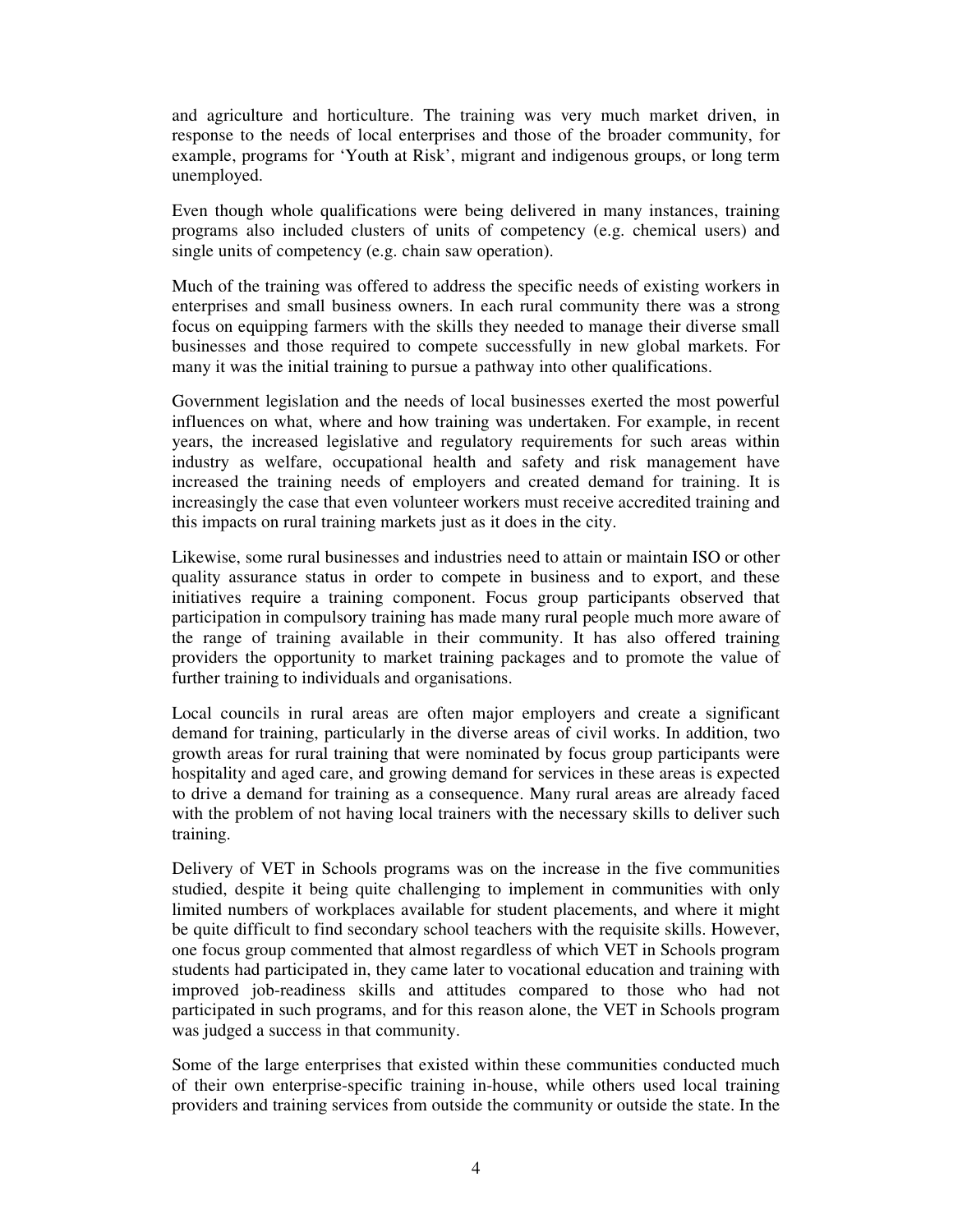current training market, enterprises and learners have access to a plethora of training options, even in rural locations. Trainers described using a range of delivery modes, including on-line, distance and face to face as well as mixed mode. Some rural learners, however, were travelling large distances for specific or technical skill training.

This brings us back to the challenges posed to education and training in rural locations that mark them as unique. Previous research into vocational education and training in regional and rural communities has highlighted a range of factors which act as significant barriers to the effective delivery of training packages and accredited training (Evans, 2001; Kilpatrick & Bell, 1998a; Kilpatrick & Bell, 1998b; Spierings, 2001; TAFE Directors Australia, 2000). Similar concerns about delivering training were raised by a large number of focus group participants in this study, who, despite some regional differences, largely agreed that they faced the same difficulties related to: thin markets; geographical isolation; difficulties in accessing skilled teachers and trainers; negative influence of 'outsiders'; limited workplace opportunities; and lack of promotion or coordination of training within communities.

Focus group participants in this study were therefore asked to identify the strategies for delivering training that had worked best for them. Discussions centred on meeting learner needs, meeting employer and industry needs and, as a consequence, meeting community needs. The provision of training that was timely, relevant and cost effective was a concern for participants across all five communities.

Participants insisted that training had to be flexible in terms of content, delivery modes and location. Without such flexibility the diverse needs of stakeholders could not possibly be met. Providing recognition of prior learning, existing qualifications and skills were also cited as imperatives.

Further, training had to be targeted towards identified group needs. Several participants, including private training providers and VET in Schools co-ordinators commented that bringing learners together from a number of employers or schools across the community made the training more cost-effective and increased the richness of the learning experience for those involved. As training in rural regions quite often meant that training was conducted in smaller groups, outcomes could be witnessed and resources could be shared. Some training providers commented that going out to where their potential learners were located was a successful strategy. Providing frequent dialogue between the trainee, the provider and the enterprise mentors was seen as critical, especially in the early stages of the learning cycle. Employers noted that young people usually needed a lot of support in the first few months of their training. Support often included providing life skills training and access to numeracy and literacy assistance. Particular support strategies were also needed for indigenous and mature age learners.

Many informants to the study saw the relationship between the training provider and the enterprise as a key factor in providing quality training to rural communities. Enterprise representatives considered that training providers needed to be client focused and able to tailor training to suit enterprise needs and production schedules; one preferring to establish a longitudinal relationship with their training provider, as long as it was reviewed periodically.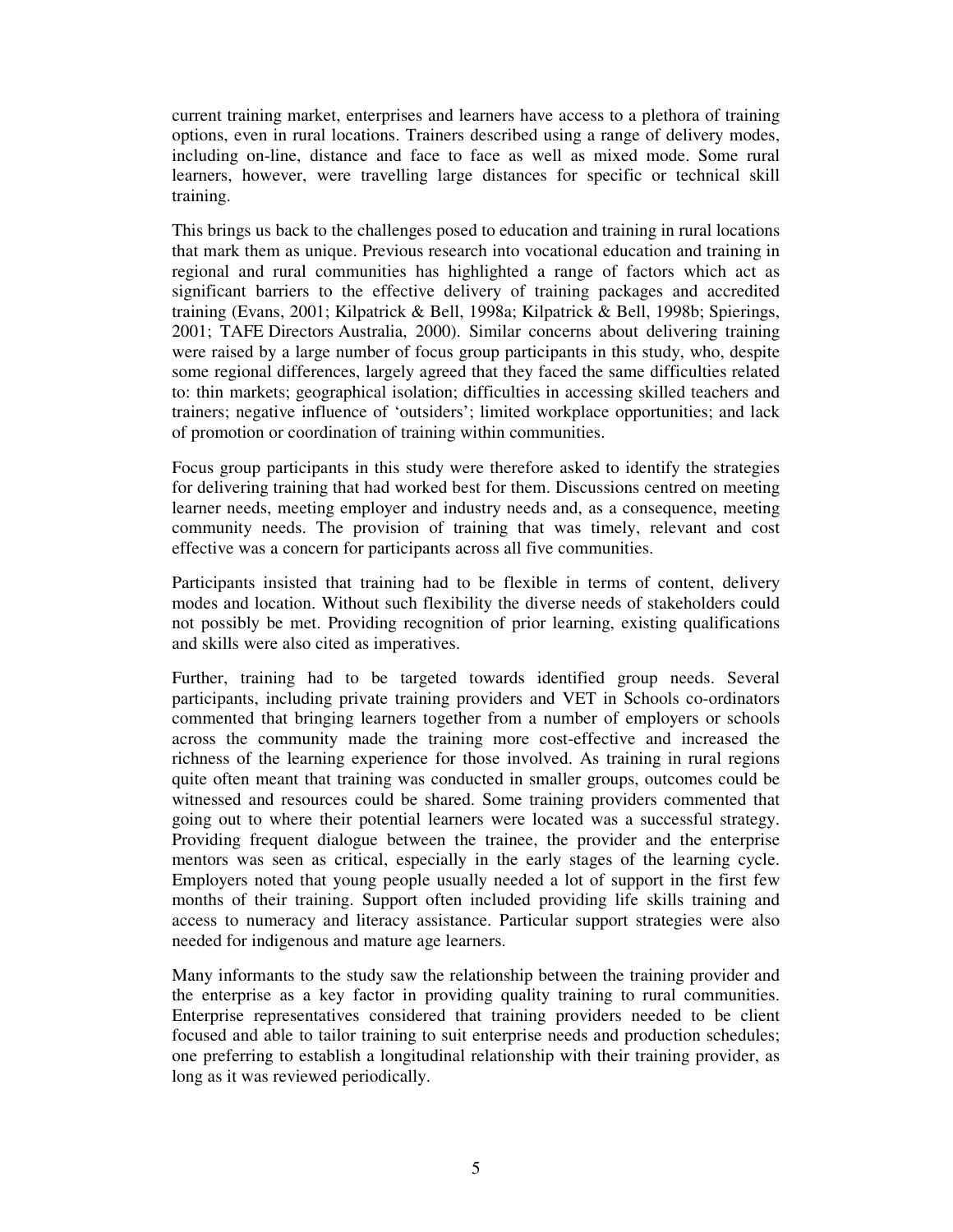The major industries in the five rural communities in this study generally established collaborative arrangements with any training provider in the region (or beyond the region) who had demonstrated the capacity to deliver the enterprise-specific training that they needed.

Industry representatives in one community emphasised the importance of maintaining strong, co-operative and visible links with training providers. They acknowledged that they were more inclined to give their support to those training providers who maintained contact and provided resources and assistance. Building the relationship was important; however, to maintain the collaboration it was clear that the training provider should be able to communicate with the employer, identify their needs and think creatively to come up with suitable arrangements to meet their training needs.

This theme of collaboration is one that appears throughout much of the literature on vocational education and training in regional, rural and remote Australia. The importance of training providers working closely with industry and other key stakeholders within the local community is emphasised by many authors (Balatti  $\&$ Falk, 2000; Centre for Research and Learning in Regional Australia, 2001; Kilpatrick & Bell, 1998b; Kilpatrick & Guenther, 2003; Sidoti, 2001a; Sidoti, 2001b).

The public providers in this study had developed particularly strong links with local government, major industry bodies and employers. At the same time, they had relatively strong relationships with the secondary schools in their own areas.

The private providers appeared to have much stronger links with New Apprenticeship Centres and other private providers than did most TAFEs. Some private providers, particularly those involved in the provision of training in a narrow industry area such as disability support, connected most strongly with other organisations with a similar focus.

The secondary schools in these communities clearly worked closely with local employers, local business and industry associations and their neighbouring TAFE provider.

There tended to be a less clear set of linkages between public and private providers of vocational education and training and those providing mainly adult and community education programs. Adult and community education providers had very strong relationships with community and special needs groups, local government and regional development entities.

In all but one rural community, universities had formed working relationships with training providers, major employers and industry associations.

Interestingly, there were only limited numbers of formally documented arrangements underpinning any of the collaborative training activities being engaged in by the organisations represented in the focus groups. Instead, partnerships were entered into in good faith and the sense of achieving a common training goal. Interactions may be underpinned by memorandums of understanding (formal partnerships), or they may simply be constructed on the basis of personal relationships and trust (loose collaborations) (Bateman & Clayton, 2002).

In one community, training providers, employers and other agencies working in the youth services area had pooled their resources, networks and information to better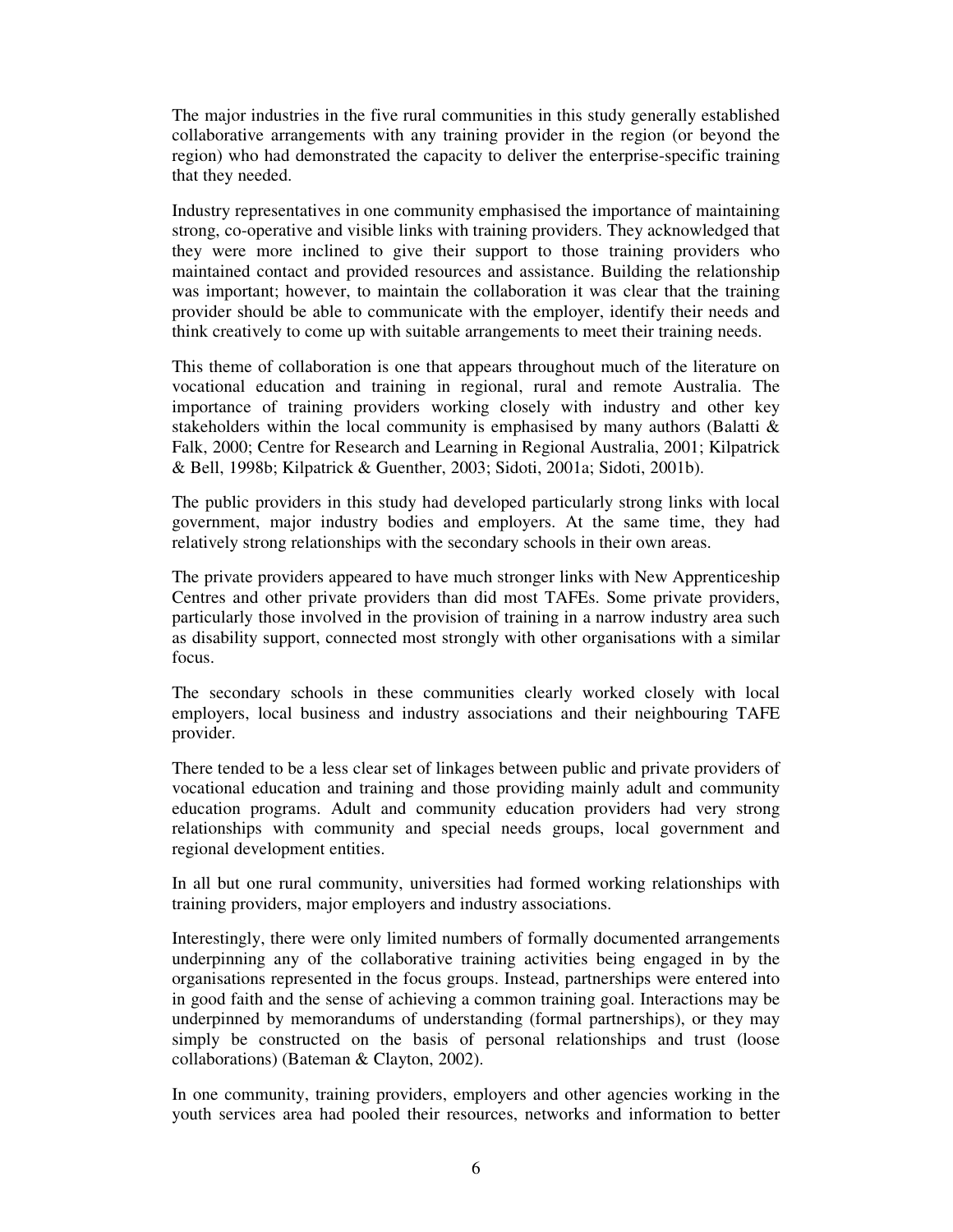provide for the training that was needed to address high youth unemployment. Much of the impetus for this collaborative activity came from research conducted for local government that recommended strategies to bring community youth services together.

Community collaboration extended beyond networks and partnerships. Information and resource sharing was one of the most common activities that participants identified as occurring in their communities. Training providers talked of frequently referring learners to other providers.

It is apparent from these examples of co-operation that many stakeholders in these communities have developed a level of trust in each other. This trust seems to be very much dependent on personalities and personal relationships rather than more formal arrangements between participating organisations. Leaders or champions of training, who have community credibility, play a significant part in the development of this trust.

Participants described the advantages of collaboration as being a means of making the most of scarce financial, physical and human resources. Strategic pooling of expertise enabled them to achieve training outcomes for industry and learners that could not be achieved without such cooperation. Collaboration was a way of sharing and disseminating information, as well as a means of ensuring the viability of some training, for example, by providers aggregating their students to ensure sufficient numbers for particular training to occur.

However, competition is also commonly identified in the research on vocational education and training in rural communities (Balatti & Falk, 2000; Centre for Research and Learning in Regional Australia, 2001; Owen & Bound, 1998). The training market is a competitive one, and while there was clear evidence of networks and partnerships occurring in each of the rural communities, participants also raised the issue of competition between training providers and distrust by other key stakeholders.

Despite competition being seen as a barrier to collaboration by many participants, there was sufficient evidence provided in focus groups of the majority of stakeholders trusting each other enough to be willing to work together. While those working in niche markets were concerned about competition from other providers, those working in more broadly based areas of training recognised that there were opportunities for all of them to have a share of that market, and what's more, that there were advantages in working together to service the needs of individuals, employers and the community.

### **Conclusions**

This study into the implementation of training packages in rural Australia confirms much of the previous research into vocational education and training in regional and remote Australia, finding that the same issues reported in previous studies continue to impact on the communities described in this paper.

Although training packages have been extensively implemented in these rural communities, providers still struggle with thin markets and small numbers of dispersed learners engaging in training. This has a significant effect upon funding for training provision, limiting the range of programs that can be delivered. For offerings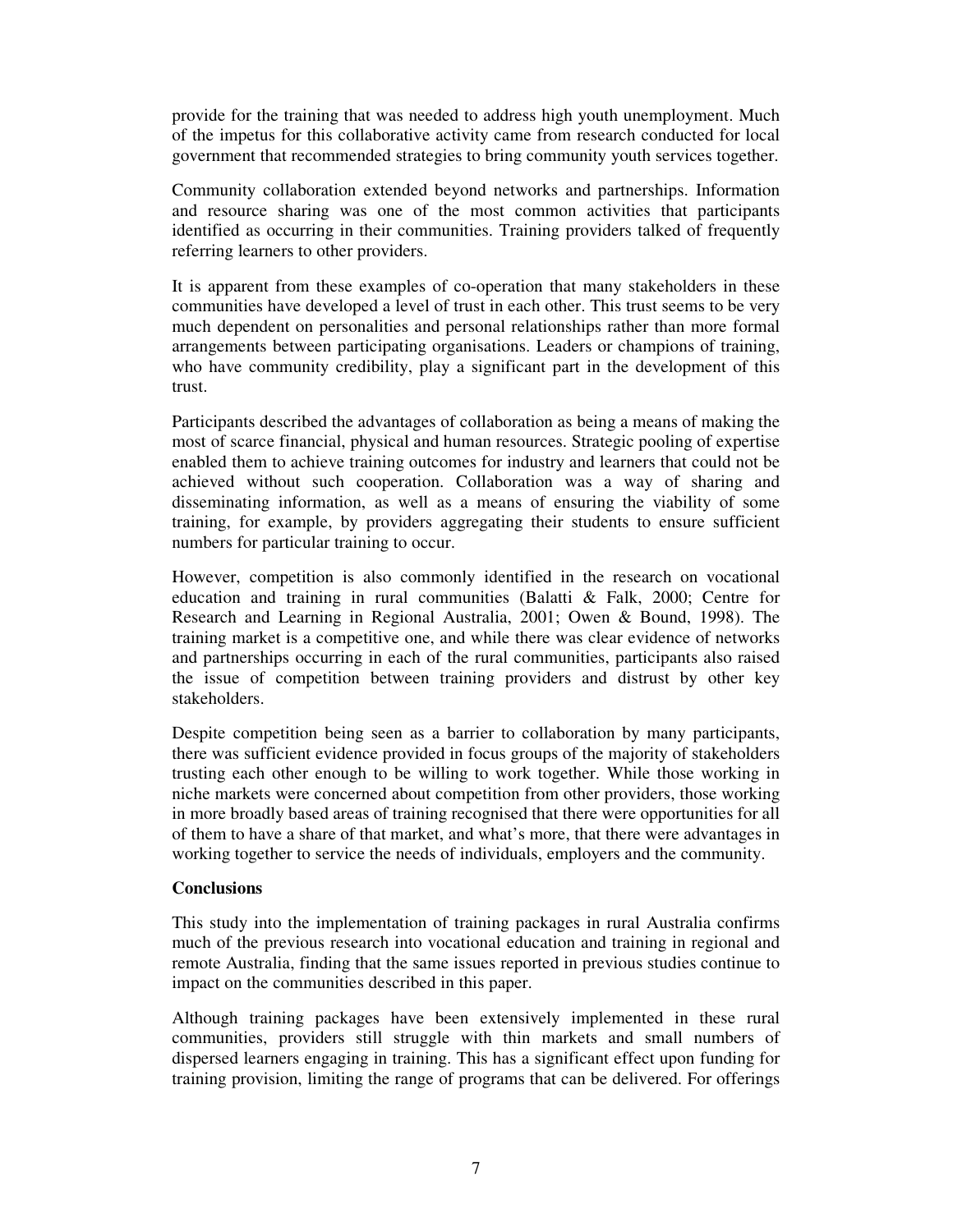to be enhanced in these communities, differential funding formulas may need to be applied.

At the same time, many training providers and employers who participated in focus groups for this study were frustrated by some of the rules and regulations that attach to the funding and delivery of training. They see these as working against the national and community goal of maximising the number of people engaging in training. It was apparent that the impact of these regulations was magnified when compared with the outcomes of such policies in metropolitan areas. Larger providers working with larger populations in cities have more capacity to absorb the impact of these rules and regulations than providers servicing rural communities.

Rural training providers who were delivering in thin markets face many of the same difficulties as those in remote locations, without the assistance of some of the policy and funding considerations that are made for remote communities. If rural training providers were allowed greater flexibility in the application of policy and procedures, they may be better enabled to meet the needs for skill development within their local communities.

Despite some of the prevailing challenges of the current competitive training market, key stakeholders in rural communities were becoming more willing to enter into collaborative activities in the interests of their learners and their communities. Clearly, much can be gained by collaboration, as is evidenced in the literature and in the five training communities in this study. The sharing of information through networks, the sharing of resources in partnerships and the joint working through of the particular issues that confront individual communities, combine to result in more effective training, business and social outcomes.

Any policy and financial incentives that actively support the development of networks and partnerships may be expected to encourage more providers to engage in collaborative activities. More importantly, the co-operative efforts between stakeholders that have been shown to pay such positive dividends for rural communities also have direct application to any vocational education and training environment, regardless of location.

### **References**

Balatti,  $J \&$  Falk, I 2000, Community capacity and vocational education and training, Centre for Research and Learning in Regional Australia. <http://www.crlra.utas.edu.au/> Accessed 14 October, 2001.

Bateman, A & Clayton, B 2002, Partnerships in assessment: auspicing in action. NCVER, Adelaide.

Centre for Research and Learning in Regional Australia, 2000, Managing change through VET: the role of vocational education and training in regional Australia. CRLRA, University of Tasmania, Launceston.

Centre for Research and Learning in Regional Australia, 2001, Building dynamic learning communities: ten regional case studies. CRLRA, University of Tasmania, Launceston.